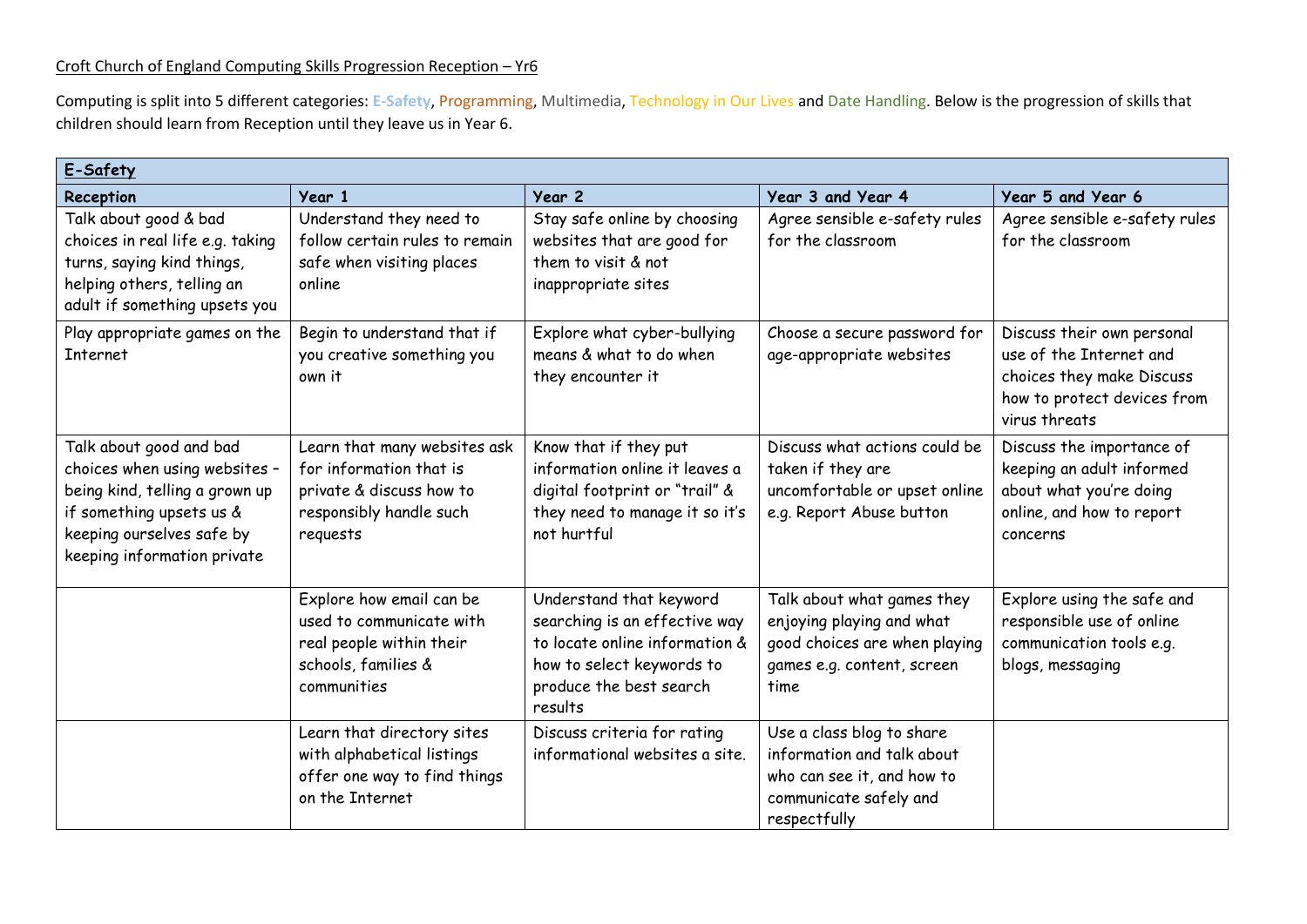|--|

| Programming                                                                                              |                                                                            |                                                                                                                                                     |                                                                                                                                                                        |                                                                                                                                                                        |                                                                                                        |                                                                                                                                            |
|----------------------------------------------------------------------------------------------------------|----------------------------------------------------------------------------|-----------------------------------------------------------------------------------------------------------------------------------------------------|------------------------------------------------------------------------------------------------------------------------------------------------------------------------|------------------------------------------------------------------------------------------------------------------------------------------------------------------------|--------------------------------------------------------------------------------------------------------|--------------------------------------------------------------------------------------------------------------------------------------------|
| Reception                                                                                                | Year 1                                                                     | Year 2                                                                                                                                              | Year 3                                                                                                                                                                 | Year 4                                                                                                                                                                 | Year 5                                                                                                 | Year 6                                                                                                                                     |
| Help adults operate<br>equipment around<br>the school,<br>independently<br>operating simple<br>equipment | Physically follow &<br>give each other<br>instructions to move<br>around   | Physically follow and<br>give each other<br>forward, backward &<br>turn (right-angle)<br>instructions                                               | Plan & enter a<br>sequence of<br>instructions on a<br>robot specifying<br>distance & turn to<br>achieve specific<br>outcomes, debug the<br>sequence where<br>necessary | Create & edit<br>procedures typing<br>logo commands<br>including pen up, pen<br>down & changing the<br>trail of the turtle                                             | Explore procedures<br>using repeat to<br>achieve solutions to<br>problems with Logo<br>& a floor robot | Record in some<br>detail the steps (the<br>algorithm) that are<br>required to achieve<br>an outcome & refer<br>to this when<br>programming |
| Use simple software<br>to make things<br>happen                                                          | Explore outcomes<br>when buttons are<br>pressed in sequences<br>on a robot | Articulate an<br>algorithm to achieve<br>a purpose                                                                                                  | Test & improve /<br>debug programmed<br>sequences.                                                                                                                     | Use sensors to<br>'trigger' an action<br>such as turning the<br>lights on using<br>Probot if it 'goes<br>through a tunnel', or<br>reversing if it<br>touches something | Talk about<br>procedures as parts<br>of a program                                                      | Predict the outputs<br>for the steps in an<br>algorithm                                                                                    |
| Press buttons on a<br>floor robot and talk<br>about the<br>movements                                     | Begin to use<br>software to create<br>movement &<br>patterns on a screen   | Plan and enter a<br>sequence of<br>instructions to<br>achieve an<br>algorithm, with a<br>robot specifying<br>distance & turn and<br>drawing a trail | Begin to type logo<br>commands to achieve<br>outcomes.                                                                                                                 | Solve open-ended<br>problems with a<br>floor robot, Logo &<br>other software using<br>efficient procedures<br>to create shapes &<br>letters                            | Refine procedures<br>to improve<br>efficiency                                                          | Increase confidence<br>in the process to<br>plan, program, test &<br>review a program                                                      |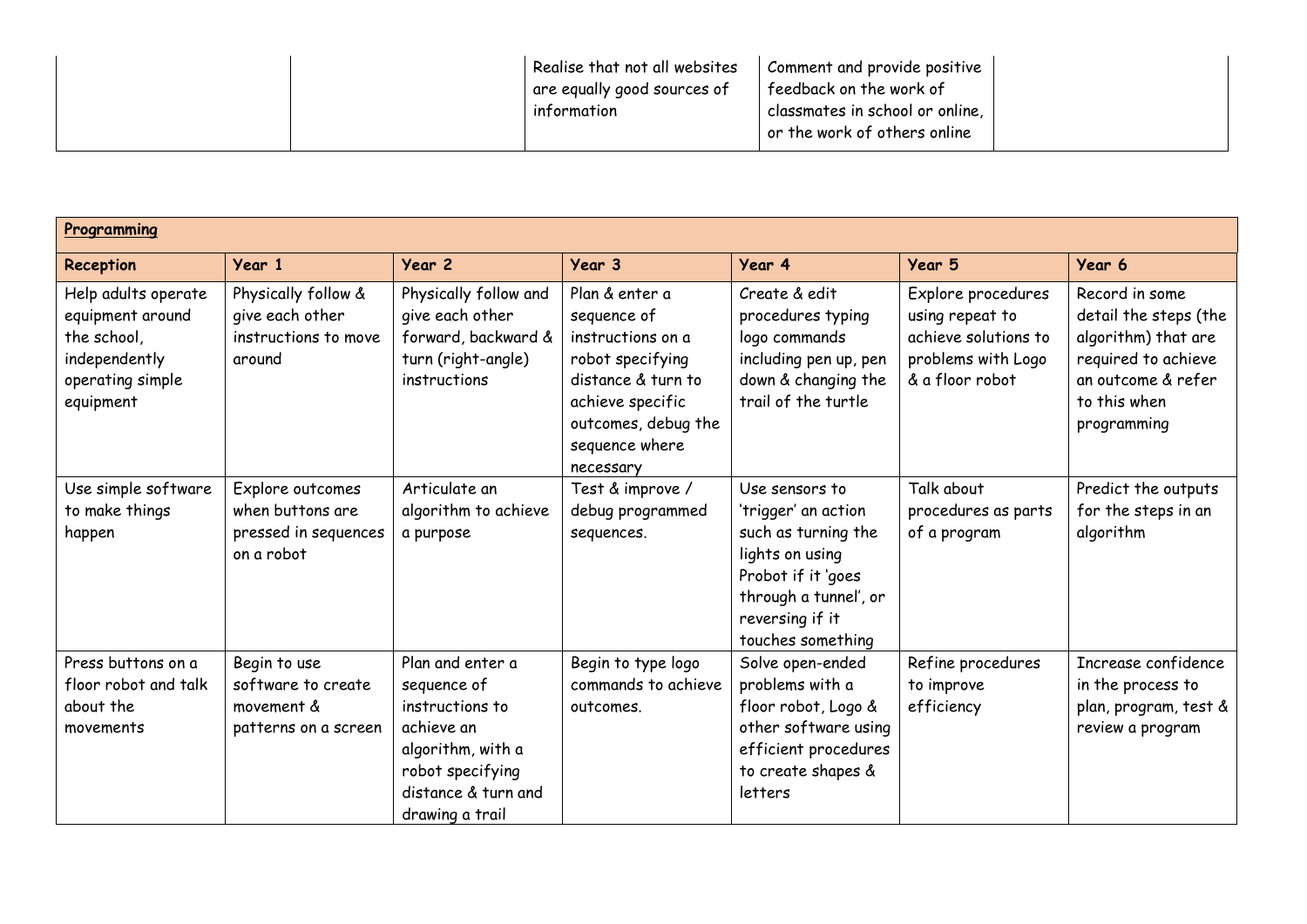| Explore options and<br>make choices with<br>toys, software and<br>websites | Begin to identify an<br>algorithm to achieve<br>a specific purpose                              | Explore outcomes<br>when giving<br>instructions in a<br>simple Logo program               | Explore outcomes<br>when giving<br>sequences of<br>instructions in Logo<br>software                                                                                        | Experience a variety<br>of resources to<br>extend knowledge &<br>understanding of<br>programming.                                            | Use a variable to<br>replace number of<br>sides in a regular<br>shape                                   | Write a program<br>which follows an<br>algorithm to solve a<br>problem for a floor<br>robot or other<br>model                                              |
|----------------------------------------------------------------------------|-------------------------------------------------------------------------------------------------|-------------------------------------------------------------------------------------------|----------------------------------------------------------------------------------------------------------------------------------------------------------------------------|----------------------------------------------------------------------------------------------------------------------------------------------|---------------------------------------------------------------------------------------------------------|------------------------------------------------------------------------------------------------------------------------------------------------------------|
|                                                                            | Execute a program<br>on a floor robot to<br>achieve an algorithm                                | Watch a Logo<br>program execute &<br>debug any problems                                   | Use repeat to<br>achieve solutions to<br>tasks                                                                                                                             | Create an algorithm<br>& a program that will<br>use a simple<br>selection command<br>for a game                                              | Explore instructions<br>to control software<br>or hardware with an<br>input & using if<br>then commands | Write a program<br>which follows an<br>algorithm to achieve<br>a planned outcome<br>for appropriate<br>programming<br>software                             |
|                                                                            | Use the word debug<br>to correct any<br>mistakes when<br>programming a floor<br>robot           | Predict what will<br>happen & test<br>results                                             | Solve open-ended<br>problems with a<br>floor robot & Logo<br>including creating<br>simple regular<br>polygons, making<br>sounds & planning<br>movements such as a<br>dance | Begin to correct<br>errors (debug) as<br>they program<br>devices & actions on<br>screen, & identify<br>bugs in programs<br>written by others | Explore a computer<br>model to control a<br>physical system                                             | Control on screen<br>mimics & physical<br>devices using one or<br>more input & predict<br>the outputs                                                      |
|                                                                            | Begin to predict<br>what will happen for<br>a short sequence of<br>instructions in a<br>program | Talk about<br>similarities &<br>differences between<br>floor robots and logo<br>on screen | Create an algorithm<br>to tell a joke or a<br>simple story                                                                                                                 | Use an algorithm to<br>sequence more<br>complex<br>programming into<br>order                                                                 | Change inputs on a<br>model to achieve<br>different outputs                                             | Understand how<br>sensors can be used<br>to measure input in<br>order to activate a<br>procedure or<br>sequence & talk<br>about applications in<br>society |
|                                                                            |                                                                                                 |                                                                                           | Sequence pre-<br>written lines of<br>programming into<br>order                                                                                                             | Link the use of<br>algorithms to solve<br>problems to work in<br>Maths, Science &<br>DT.                                                     | Refine & extend a<br>program                                                                            | Create variables to<br>provide a<br>score/trigger an<br>action in a game                                                                                   |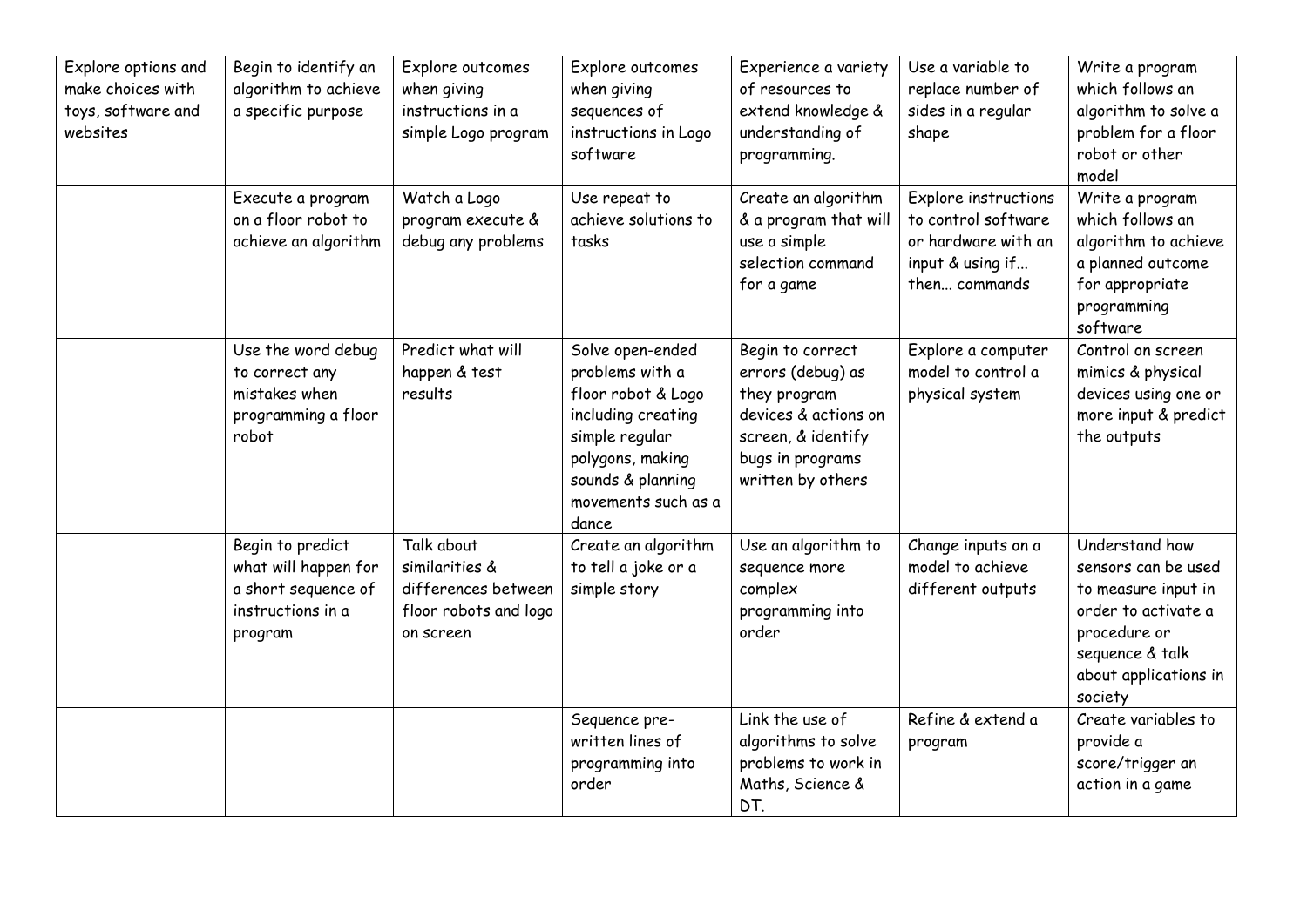|  | Talk about<br>algorithms planned<br>by others & identify<br>any problems & the<br>expected outcome | Identify difficulties<br>& articulate a<br>solution for errors<br>in a program                                                           | Link errors in a<br>program to problems<br>in the original<br>algorithm |
|--|----------------------------------------------------------------------------------------------------|------------------------------------------------------------------------------------------------------------------------------------------|-------------------------------------------------------------------------|
|  |                                                                                                    | Group commands as<br>a procedure to<br>achieve a specific<br>outcome within a<br>program                                                 |                                                                         |
|  |                                                                                                    | Write down the<br>steps required (an<br>algorithm) to<br>achieve the outcome<br>that is wanted and<br>refer to this when<br>programming. |                                                                         |

| Multimedia                                                         |                                                            |                                                                                                           |                                                                                                                                                 |                                                                                                                 |                                                                                                                                            |                                                                                   |  |
|--------------------------------------------------------------------|------------------------------------------------------------|-----------------------------------------------------------------------------------------------------------|-------------------------------------------------------------------------------------------------------------------------------------------------|-----------------------------------------------------------------------------------------------------------------|--------------------------------------------------------------------------------------------------------------------------------------------|-----------------------------------------------------------------------------------|--|
| Reception                                                          | Year 1                                                     | Year 2                                                                                                    | Year 3                                                                                                                                          | Year 4                                                                                                          | Year 5                                                                                                                                     | Year 6                                                                            |  |
| Use a mouse to<br>rearrange objects<br>and pictures on a<br>screen | Record their own<br>voices and play back<br>to an audience | Use an increasing<br>variety of tools and<br>effects in paint<br>programs and talk<br>about their choices | Explore & begin to<br>evaluate the use of<br>multimedia to<br>enhance<br>communication                                                          | Explore how<br>multimedia can<br>create atmosphere<br>& appeal to<br>different audiences                        | Select an<br>appropriate ICT or<br>online tool to create<br>and share ideas.                                                               | Identify the<br>purpose for<br>selecting an<br>appropriate online<br>tool         |  |
| Recognise text,<br>images and sound<br>when using ICT              | Use a video or stills<br>camera to record an<br>activity   | Use templates to<br>make electronic<br>books individually<br>and in pairs                                 | Create & begin to<br>edit presentation<br>documents & text,<br>experimenting with<br>fonts, size, colour,<br>alignment for<br>emphasis & effect | Be confident in<br>creating & modifying<br>text & presentation<br>documents to<br>achieve a specific<br>purpose | Explore the effects<br>of multimedia<br>(photos, video,<br>sound) in a<br>presentation or<br>video and show how<br>they can be<br>modified | Discuss audience,<br>atmosphere and<br>structure of a<br>presentation or<br>video |  |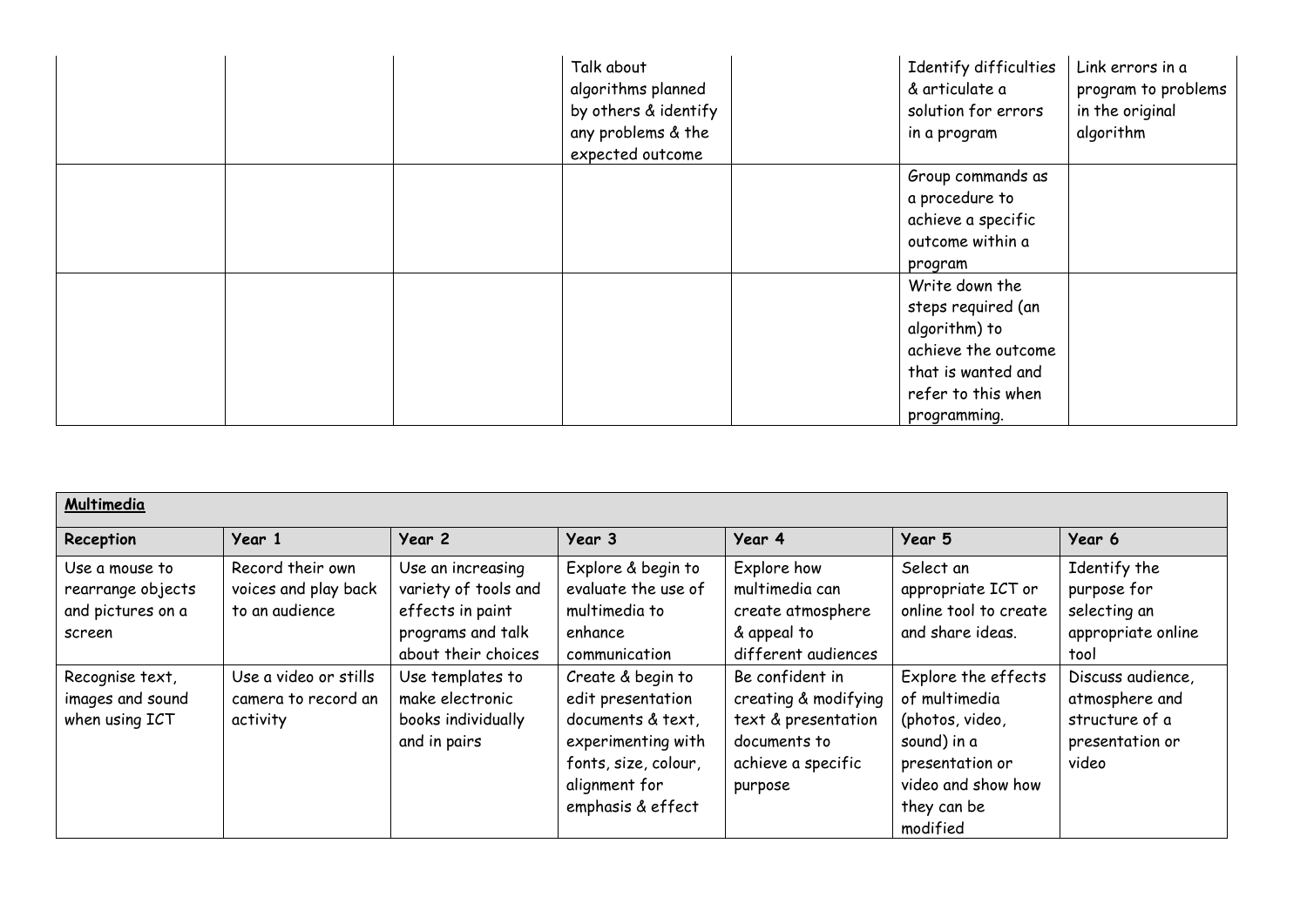| Use a camera or<br>sound recorder to<br>collect photos or<br>sound                   | Create sounds and<br>simple music<br>phrases using ICT<br>tools                                        | Explore the effects<br>of sound and music<br>in animation and<br>video                                                                                                                                                                                | Use a range of<br>effects in art<br>programs including<br>brush sizes,<br>repeats, reflections | Use art programs &<br>online tools to<br>modify photos for a<br>specific purpose<br>using a range of<br>effects | Develop skills using<br>transitions and<br>hyperlinks to<br>enhance the<br>stricture of<br>presentations                         | Collect information<br>and media from a<br>range of sources<br>(considering<br>copyright issues)<br>into a presentation<br>for a specific<br>audience |
|--------------------------------------------------------------------------------------|--------------------------------------------------------------------------------------------------------|-------------------------------------------------------------------------------------------------------------------------------------------------------------------------------------------------------------------------------------------------------|------------------------------------------------------------------------------------------------|-----------------------------------------------------------------------------------------------------------------|----------------------------------------------------------------------------------------------------------------------------------|-------------------------------------------------------------------------------------------------------------------------------------------------------|
| Use paint programs<br>to create pictures                                             | Add text and images<br>to a template<br>document using an<br>image & word bank                         | Create own<br>documents, adding<br>text and images                                                                                                                                                                                                    | Explore the use of<br>video, animation &<br>green screening                                    | Explore the use of<br>video, animation, &<br>green screening for<br>a specific audience                         | Use a wide range of<br>effects in art<br>programs and online<br>tools, discussing the<br>choices made and<br>their effectiveness | Use sound, images,<br>text, transitions,<br>hyperlinks and<br>HTML code<br>effectively in<br>presentations                                            |
| Begin to use a<br>keyboard see<br>programming                                        | Use index fingers<br>(left and right hand)<br>on a keyboard to<br>build words<br><b>&amp;sentences</b> | Use keyboard to<br>enter text (index<br>fingers left & right<br>hand)                                                                                                                                                                                 | Use ICT tools to<br>create musical<br>phrases                                                  | Use ICT tools to<br>create music<br>phrases for a<br>specific purpose                                           | Know how to use<br>text and video<br>editing tools in<br>programs to refine<br>their work                                        | Store presentations<br>and videos online<br>where they can be<br>accessed by<br>themselves and<br>shared with others                                  |
| Develop an interest<br>in ICT by using age<br>appropriate<br>websites or<br>programs | Know when & how to<br>use the SPACE BAR<br>(thumbs) to make<br>spaces between<br>words                 | Know when and how<br>to use the RETURN/<br><b>ENTER key. Use</b><br><b>SHIFT &amp; CAPS</b><br>LOCK to enter<br>capital letters. Use<br><b>DELETE &amp;</b><br><b>BACKSPACE buttons</b><br>to correct text.<br>Create sentences,<br>SAVE & edit later | Amend text & save<br>changes.                                                                  | Use a keyboard<br>effectively,<br>including the use of<br>keyboard shortcuts                                    | Use online tools to<br>create and share<br>presentations and<br>films                                                            | Evaluate the<br>effectiveness of<br>their own work and<br>the work of others                                                                          |
|                                                                                      |                                                                                                        |                                                                                                                                                                                                                                                       | Use individual<br>fingers to input text<br>& use SHIFT key to<br>type characters               | Use font sizes &<br>effects such as<br>bullet points<br>appropriately                                           |                                                                                                                                  |                                                                                                                                                       |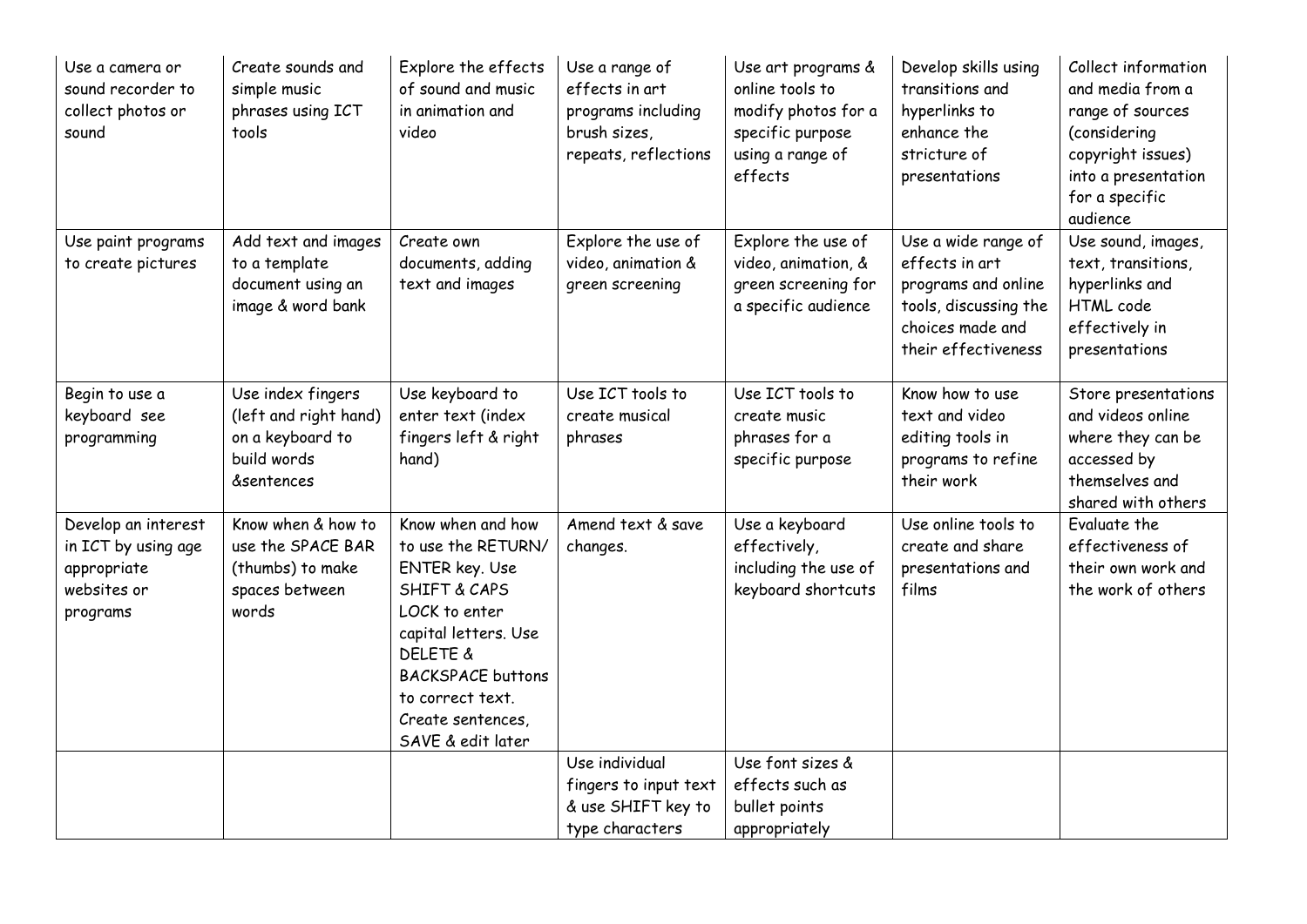|  | Amend text by<br>highlighting & using<br>SELECT/ DELETE &<br>COPY/PASTE       | Know how to use a<br>spell check                                                                      |  |
|--|-------------------------------------------------------------------------------|-------------------------------------------------------------------------------------------------------|--|
|  | Look at own work &<br>consider how it can<br>be improved for<br>effectiveness | Look at their own,<br>and a friend's work<br>& provide feedback<br>that is constructive<br>& specific |  |

| Technoloy in our lives.                                                                                                                                        |                                                                                                                           |                                                                                                                         |                                                                                          |                                                                                                                |                                                                           |                                                                                                                                                                      |
|----------------------------------------------------------------------------------------------------------------------------------------------------------------|---------------------------------------------------------------------------------------------------------------------------|-------------------------------------------------------------------------------------------------------------------------|------------------------------------------------------------------------------------------|----------------------------------------------------------------------------------------------------------------|---------------------------------------------------------------------------|----------------------------------------------------------------------------------------------------------------------------------------------------------------------|
| Reception                                                                                                                                                      | Year 1                                                                                                                    | Year 2                                                                                                                  | Year 3                                                                                   | Year 4                                                                                                         | Year 5                                                                    | Year 6                                                                                                                                                               |
| Recognise purposes<br>for using technology<br>in school and at<br>home. Play with and<br>find out<br>information.                                              | Recognise uses of<br>technology in their<br>homes and in their<br>community.<br>Games<br>Creating<br>$\bullet$<br>sharing | Begin to understand<br>there are a variety<br>of sources of<br>information and<br>begin to recognise<br>the differences | Save work on the<br>school network, on<br>the Internet and on<br>individual devices      | Talk about the<br>school network &<br>the different<br>resources they can<br>access, including the<br>Internet | Identify different<br>parts of computing<br>devices.                      | Describe different<br>services provided<br>by the Internet &<br>how information<br>moves around the<br>Internet                                                      |
| Understand that<br>things they create<br>belong to them and<br>can be shared with<br>others using<br>technology. Looking<br>at how this can be<br>done safely. | Understand that<br>there are online<br>tools that can help<br>them create and<br>communicate                              | Begin to understand<br>what the Internet<br>is and the purposes<br>that it is used for                                  | Talk about the parts<br>of a computer.<br>Hardware<br>$\bullet$<br>software<br>$\bullet$ | Frame questions &<br>identify key words<br>to search for<br>information on the<br><b>Internet</b>              | Identify different<br>parts of the<br>Internet<br>Games<br>websites       | Describe different<br>parts of a<br>computing device &<br>how it connects to<br>the Internet.<br>Connect a computing<br>device to a<br>keyboard, mouse or<br>printer |
| Recognise that they<br>can use the<br>Internet to play and<br>learn                                                                                            | Recognise that<br>they can use the<br>Internet to play and<br>learn certain things.                                       | Understand the<br>different types of<br>content on websites<br>and that some                                            | Use appropriate<br>tools to collaborate<br>on-line                                       | Consider reliability<br>of information &<br>ways it may<br>influence you                                       | Choose appropriate<br>tools for<br>communication and<br>collaboration and | Identify<br>appropriate forms<br>of online<br>communication for<br>different audiences.                                                                              |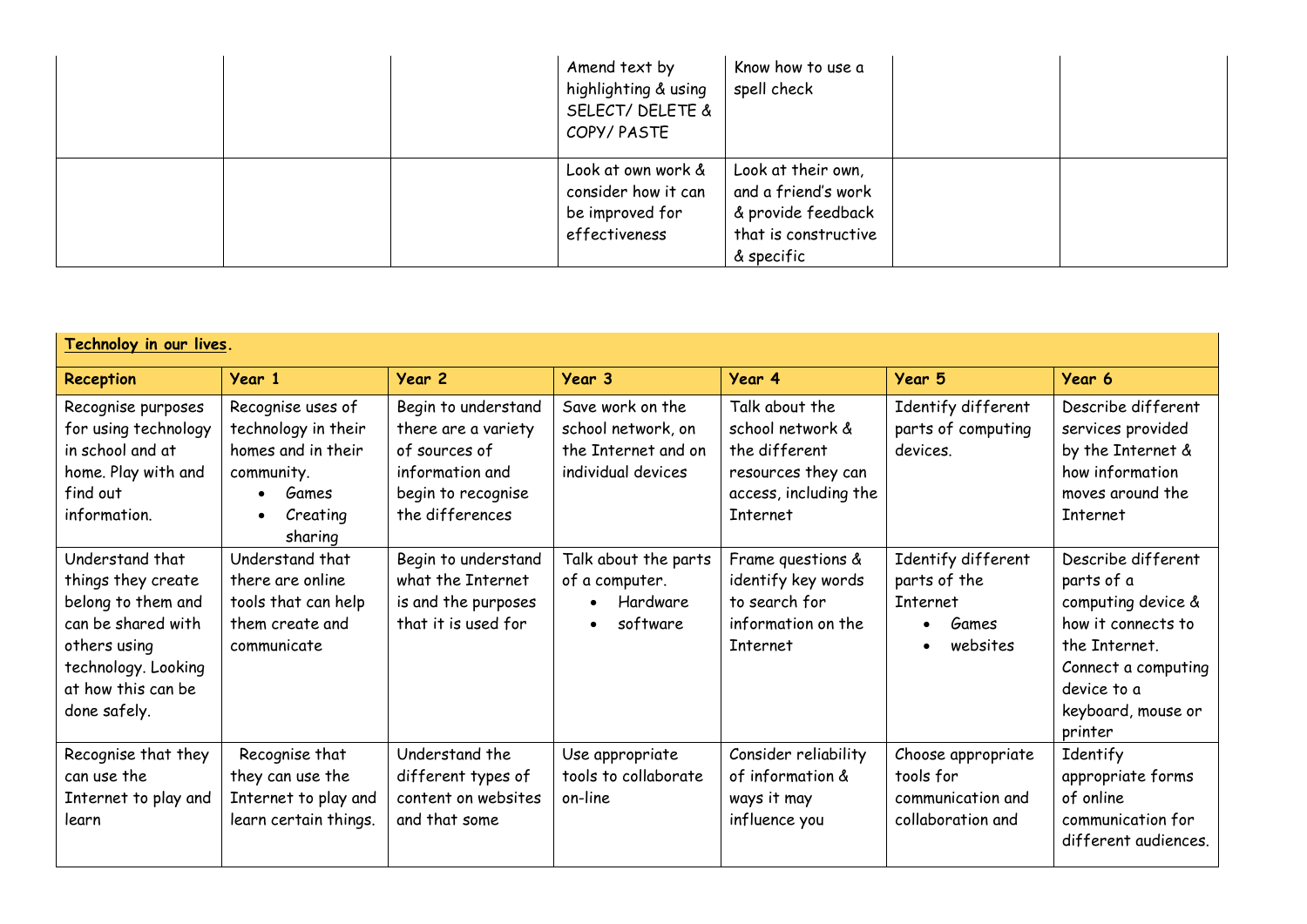|  | things may not be<br>true or accurate |                                                                                |                                                                        | use them<br>responsibly                                                     |                                                                                      |
|--|---------------------------------------|--------------------------------------------------------------------------------|------------------------------------------------------------------------|-----------------------------------------------------------------------------|--------------------------------------------------------------------------------------|
|  |                                       | Use appropriate<br>tools to<br>communicate on-line                             | Check who the<br>owner is before<br>copying photos,<br>clipart or text | Use effective<br>strategies to search<br>with appropriate<br>search engines | Use search engines<br>as part of an<br>effective research<br>strategy                |
|  |                                       | Use simple search<br>tools and find<br>appropriate<br>websites                 | Look at<br>'copywriting'.                                              | Talk about the<br>different elements<br>on web pages                        | Describe how<br>search results are<br>selected & ranked                              |
|  |                                       | Talk about the<br>owner of<br>information online.<br>You and others<br>online. |                                                                        | Find out who the<br>information<br>presented on a<br>webpage belongs to.    | Acknowledge who<br>resources belong to<br>that they have<br>found on the<br>internet |

| <b>Data Handling</b>                               |                                                                                  |                                                                              |                                                                                                 |                                                      |                                                                          |                                                                                                                                                                           |  |  |
|----------------------------------------------------|----------------------------------------------------------------------------------|------------------------------------------------------------------------------|-------------------------------------------------------------------------------------------------|------------------------------------------------------|--------------------------------------------------------------------------|---------------------------------------------------------------------------------------------------------------------------------------------------------------------------|--|--|
| Reception                                          | Year 1                                                                           | Year 2                                                                       | Year 3                                                                                          | Year 4                                               | Year 5                                                                   | Year 6                                                                                                                                                                    |  |  |
| Collect information<br>as photos or sound<br>files | Take photographs,<br>video and record<br>sound to record<br>learning experiences | Take and save<br>photographs, video &<br>record sound to<br>capture learning | Find out information<br>from a pre-prepared<br>database, asking<br>straightforward<br>questions | Plan and create a<br>database to answer<br>questions | Collect and record<br>information using<br>spreadsheets and<br>databases | Use the whole data<br>process - generate,<br>process, interpret,<br>store, and present<br>information-<br>realising the need<br>for accuracy and<br>checking plausibility |  |  |
| Use a simple<br>pictogram or set of                | Look at how data is<br>representing<br>digitally                                 | Use microscopes or<br>other devices to                                       | Contribute towards<br>a database                                                                | Identify different<br>types of data                  | Carry out complex<br>searches (e.g. using<br>and/or; $\leq$ / $\geq$ )   | Select appropriate<br>data tool                                                                                                                                           |  |  |